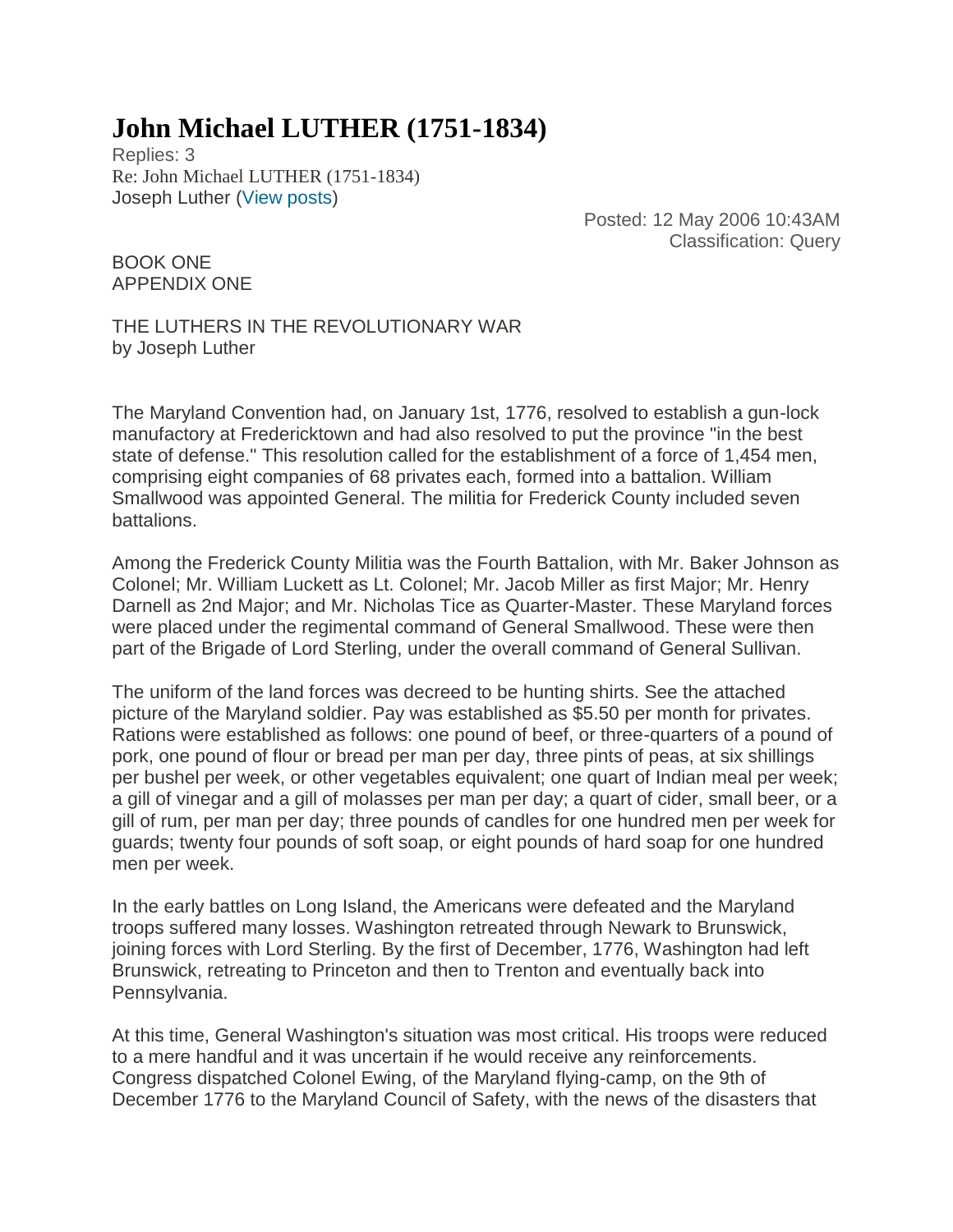had overtaken the Army. Immediately, the militia of Cecil, Baltimore, Harford and Frederick counties were put in motion for war.

There being a great deficiency of arms in the State of Maryland, the urgency of the situation induced most of the militia to march without such weapons, in anticipation they would be supplied in Philadelphia.

Michael Luther and his brother George served together in the Maryland Militia. They entered the service on December 15, 1776 at Frederick, Maryland. Michael was placed in Fourth Battalion of Maryland Militia under the command of Colonel Baker Johnston and Captain Duvall, as part of Colonel Smallwood's regiment. Michael traveled the old wagon road through York, Pennsylvania and crossed the Susquehanna on the ice at Anderson's Ferry and then on through Lancaster County to Philadelphia where he was issued weapons.

Washington's army was at this time reduced to less than three thousand men, composed of Virginians, Marylanders, Pennsylvanians and a part of Colonel Ward's regiment from Connecticut. As a means of rousing the spirit of the people, as well as saving Philadelphia, Washington resolved, with this small force, to attempt to surprise a body of Hessians, commanded by Colonels Rahl, Lossberg and Knyphausen, encamped at Trenton.

Michael Luther was part of Smallwood's Maryland regiment which numbered about one hundred and sixty men. They were eventually attached to Lord Sterling's brigade in General Sullivan's division. Michael, as part of General Washington's force of 2500 men, crossed the Delaware at McKonkey's Ferry

(see Washington Crossing) nine miles above Trenton, New Jersey on Christmas night, 1776.

This was the historic "Washington crossing the Delaware" event.

Washington took personal command of the left wing of the American army, including Sullivan's division and moved them to McKonkey's Ferry, some nine miles above Trenton. The men were poorly clothed and in consequence half-frozen. They started on the 25th of December in a violent storm.

Sullivan's division formed up under the cover of the high ground behind McKonkey's Ferry. Several days of mild weather had broken up the ice that had formed on the river, bur the hard freeze was beginning to thicken a new skin of ice on the Delaware, sheathing the boats, the oars and the oarlocks in an icy coating and impeding the movement across the river.

Michael and George Luther had to wait, hour after hour, while Sullivan's forces assembled a the point of embarkation and the boats were brought down the river. The river crossing itself was laborious and dangerous; the soldiers crouched down together, lashed by wind and spray that froze on their hair and their blankets and their muskets.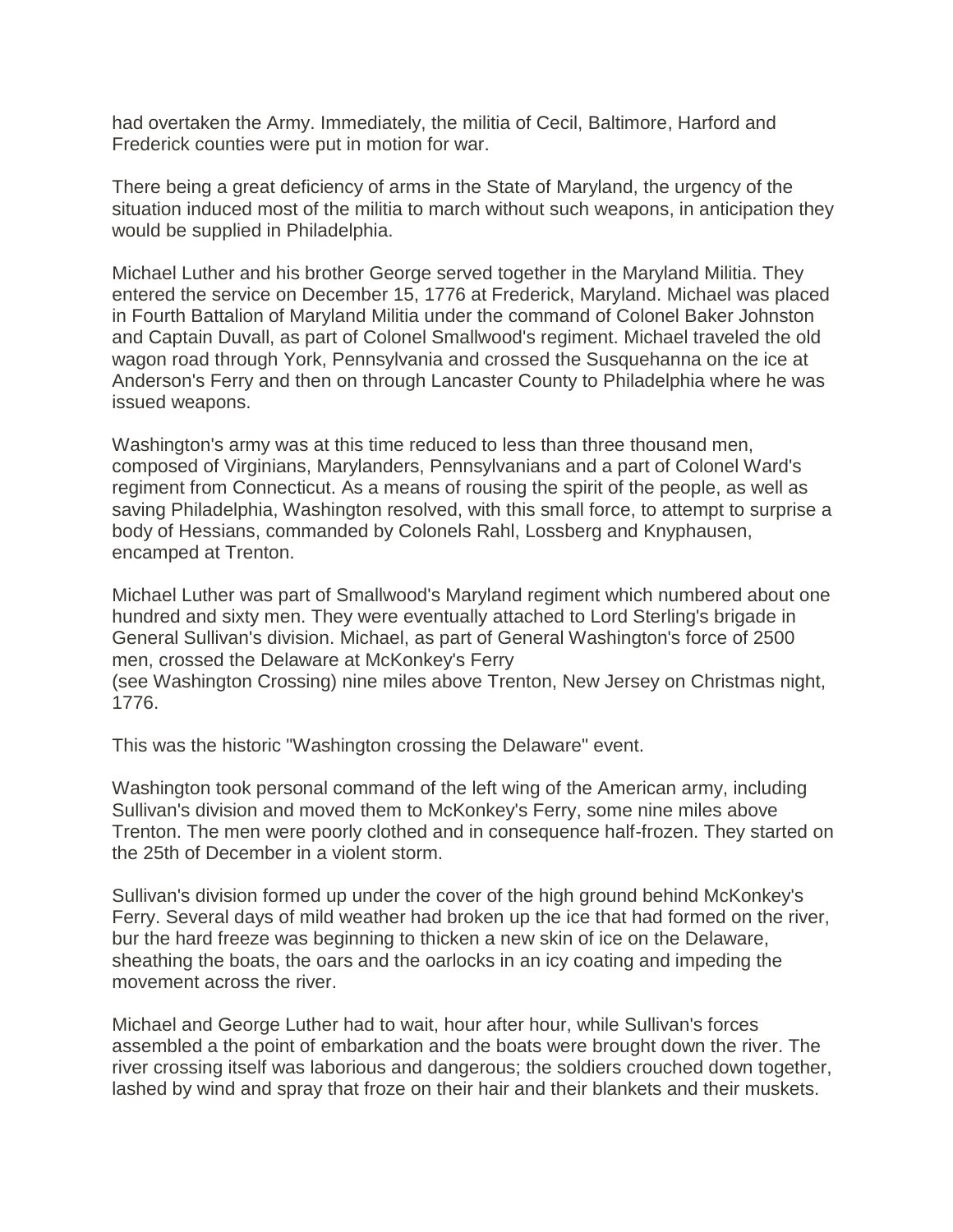The boats were freshwater freighters, cargo boats that normally carried iron, grain or whiskey. They were some sixty feet in length and eight feet wide, on the average, with a shallow draft of slightly more than two feet. They were pointed at both ends, propelled downstream by oars and upstream by poles. A single boat could hold one of Washington's depleted regiments.

The Delaware River, at McKonkey's Ferry, was some 300 yards wide and full of slabs of ice at this time. As snow and sleet fell, few men were able to keep their powder dry. It was easier to fire a cannon than a musket in this wet weather. It was four o'clock in the morning before the soldiers formed up on the east bank of the Delaware, ready to begin the final approach to Trenton.

Sullivan's force picked up the road to Trenton a mile and a half from the Ferry at a tiny village called Bear Tavern. It was three miles from here to the town of Birmingham. There General Sullivan sent word to Washington that in spite of all efforts to keep the firing pans dry, the muskets were wet and would not fire. "Tell your General, " Washington told the messenger, "to use the bayonet and penetrate into the town."

From McKonkey's Ferry to Trenton was a distance of at least nine miles. In daylight, under normal conditions, an average unit may be expected to cover some three miles and hour. At night, with a minimum of light, over rutted and uneven roads, and blinded by snow and sleet, Sullivan's forces managed to cover the nine miles in something less than four hours. Some soldiers froze to death where they collapsed.

Major Wilkinson of Maryland says he traced the march of these troops "... by the blood from the feet of those whose shoes were broken." These men were in miserable plight and destitute of almost everything. Through hail and snow, Washington's half-frozen army in two divisions under Sullivan and Greene, advanced into Trenton.

Sullivan's division hit the enemy outpost at the outpost south end of Trenton. See the attached map. The Hessian sentries did not panic; withdrawing, calling the alarm and firing as they went.

As the other American units moved into Trenton, Sullivan's forces blocked the bridge the south of the town. One of Sullivan's artillery sergeants described the action in these words; "We had our cannon placed before a bridge; The enemy came on in solid columns...then by signal, we all fired together...The enemy retreated ...Our whole artillery fired together...The enemy retreated...Our whole artillery was again discharged at them-they retreated again and formed...We loaded with canister shot and let them come nearer. We fired together again and such destruction it made, you cannot conceive - the bridge looked as red as blood, with their killed and wounded and their red coats. The enemy beat a retreat."

Washington attacked and defeated the Hessians at Trenton. The Hessians surrendered soon after their commander, Colonel Rahl, fell pierced by a musket ball.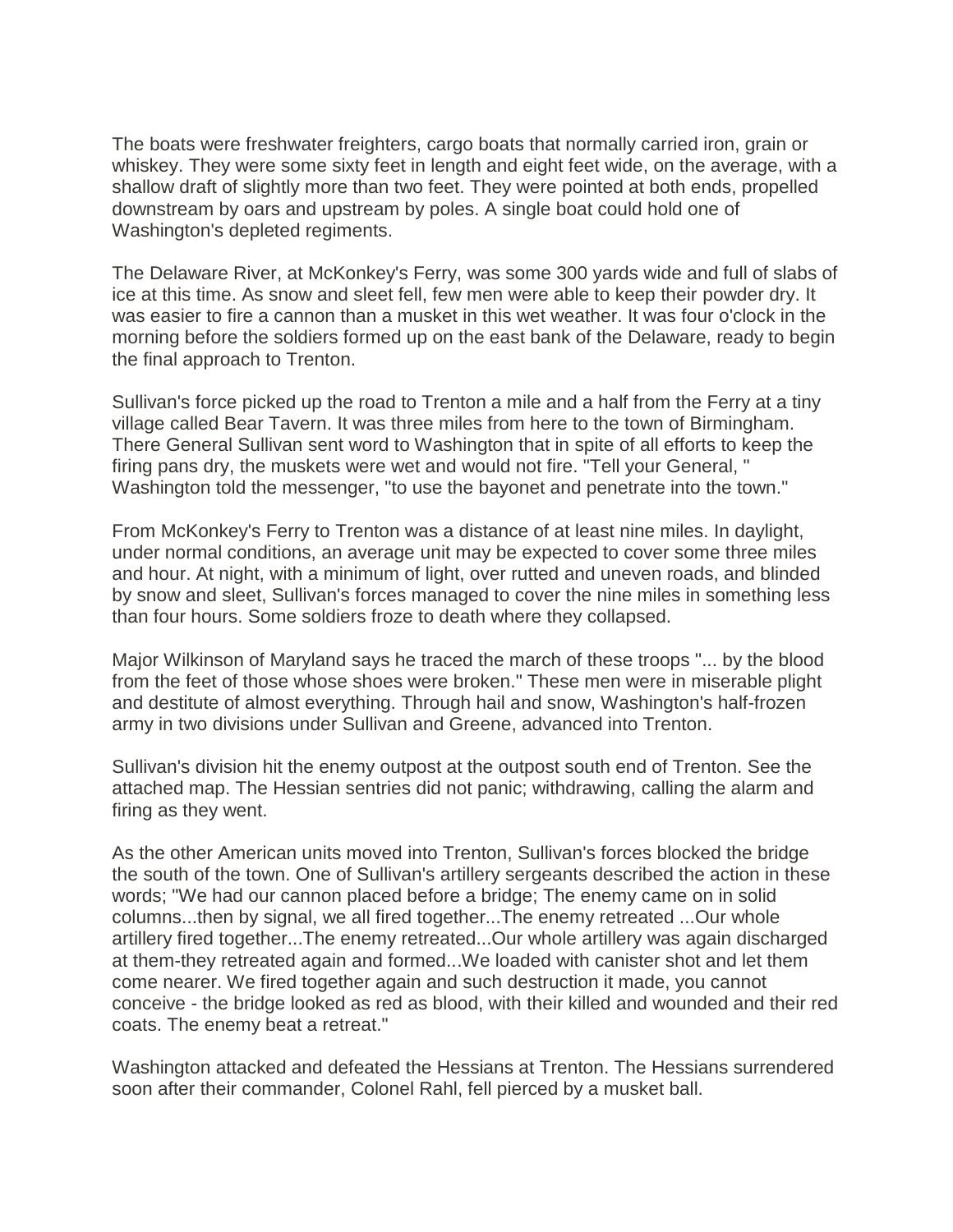The enemy forces were, at this time, in large force at Princeton and Brunswick. Washington, not wanting to risk another engagement, re-crossed the Delaware with his prisoners and stores, returning to his old camp. The Hessian prisoners were transferred to Frederick, Maryland.

Encouraged, Washington again crossed the Delaware on the 30th of December and moved on Trenton once again. Michael Luther notes they arrived in Trenton the last of December or the first of January, 1777.

On the morning of the second of January, Washington received word that the entire British army, under Lord Cornwallis, was approaching. Hearing that Washington had reestablished himself at Trenton, Cornwallis set out by the way of Princeton to drive him back over the Delaware or, more to be hoped, to pin Washington's army against the river and destroy it.

Cornwallis had under his command, as he left Princeton, some seven thousand soldiers including the Waldeckers and Von Donop's Hessians. As Cornwallis advanced towards Trenton, he met skirmishers at Maidenhead who withdrew in a classic delaying action. It was almost dark by the time Cornwallis reached Trenton. The British and American camps were within a mile of each other; campfires were lit on both sides of Creek.

While Cornwallis was busy collecting his resources for an all-out attack, avenging the Trenton fiasco, Washington's ingenious scheme was to slip away from Cornwallis's army during the night and attack, by forced march, Cornwallis's base of supplies at New Brunswick. Washington left a small covering force and marched his army, including Michael, to Princeton, by way of a circuitous route intending to surprise the British there.

Leaving at 1:00 AM, the American forces moved out of their camp at Assunpink Creek, with the wheels of their cannon wrapped in rags and the feet of the men and horses padded to muffle any noise. By dawn, Washington's army reached Stony Brook, a few miles southeast of Princeton.

General Mercer was almost at the Princeton-Trenton Road when he encountered the Seventeenth British Foot headed for Trenton to reinforce Cornwallis. As the battle developed, Washington rushed reinforcements to Mercer. Washington's force wheeled left and began to approach Princeton. The astonished British force realized it had engage the entire American army. General Sterling, with an American brigade, including Michael and George, advanced on the Fifty-Fifth Regiment, which was preparing to move in support of the Seventeenth British Foot Regiment.

The Fifty-Fifth Regiment established itself on a point of high ground just south of Nassau Hall at the College of New Jersey, where the men were protected by a ravine. The American forces, under General Sterling and General St. Clair, skirted the hill and entered the main street in front of the college. Captain Alexander Hamilton's artillery opened fire and the British forces soon surrendered.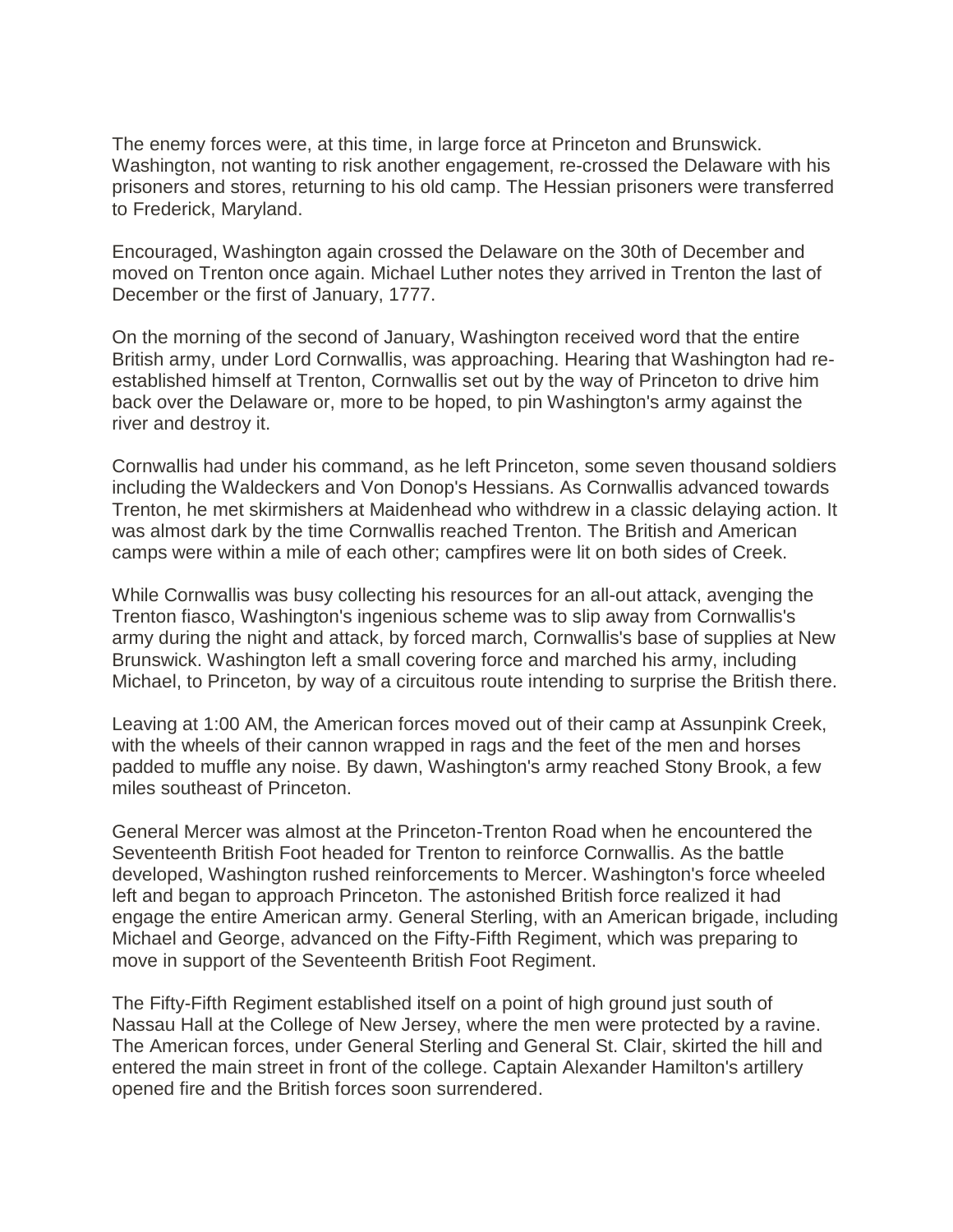On the third of January, the British forces, including the 17th, 55th and 40th regiments ere defeated at Princeton. Some two hundred redcoats surrendered and the rest retreated to Brunswick. Washington immediately occupied Princeton.

Word soon came that Cornwallis and his troops were rushing up from Trenton. The American army then withdrew to Kingston and then to Pluckemin. Washington took a position at Morristown (See Morrisville, near Trenton) to keep Lord Cornwallis in check in Brunswick for the winter.

On January 7th, 1777, Washington's army began to build its winter quarters at Morristown, New Jersey. The men built huts of logs chinked with moss and clay and made themselves comparatively snug. General Washington established his headquarters at the Freeman Tavern on the town square.

Over the winter, the American soldiers seeing that there was to be no fighting, began to go home in large numbers. Soon there were hardly more than two thousand, supplemented by the militia, left in the army at Morristown.

General Washington dispatched a series of expeditions to root out any stray detachments of British or Hessian soldiers and to emphasize to the inhabitants of New Jersey that the British had abandoned the pretense of holding any substantial portion of the state outside of New Brunswick and Perth Amboy.

In the early spring, the total American forces in New Jersey did not exceed 4,000 -2,000 of Washington's Continentals plus a roughly equal number of militia. On the British side, General Howe had more than 10,000 soldiers in New Jersey.

Throughout the spring, there were frequent small engagements with the British and the Hessians. Intermittent raids by Washington's soldiers inflicted steady losses on the battalion of Seventy-first Highlanders, stationed at Bonham Town between Perth Amboy and New Brunswick. Michael and George Luther were encamped at Lord Sterling's Castle (Princeton), while the British under General Cornwallis were encamped at New Brunswick. Michael and George were involved in a small skirmish at Piscataway, about 16 miles from Sterling's castle, on the 1st of March, 1777. This was not the Battle of Piscataway, which took place in early May, after Michael and George were discharged.

Michael and George Luther completed their three-month enlistment and were discharged on or about the 1st of April, 1777. They returned with Colonel Baker Johnson to Frederick, Maryland.

Michael was recalled to service in August, 1777 under the command, once more of, Colonel Baker Johnston and, now, Captain Hillary. Congress had feared an immediate invasion of Pennsylvania, Delaware and Maryland by the British and had dispatched General Smallwood and Colonel Gist to Maryland to organize the militia. Governor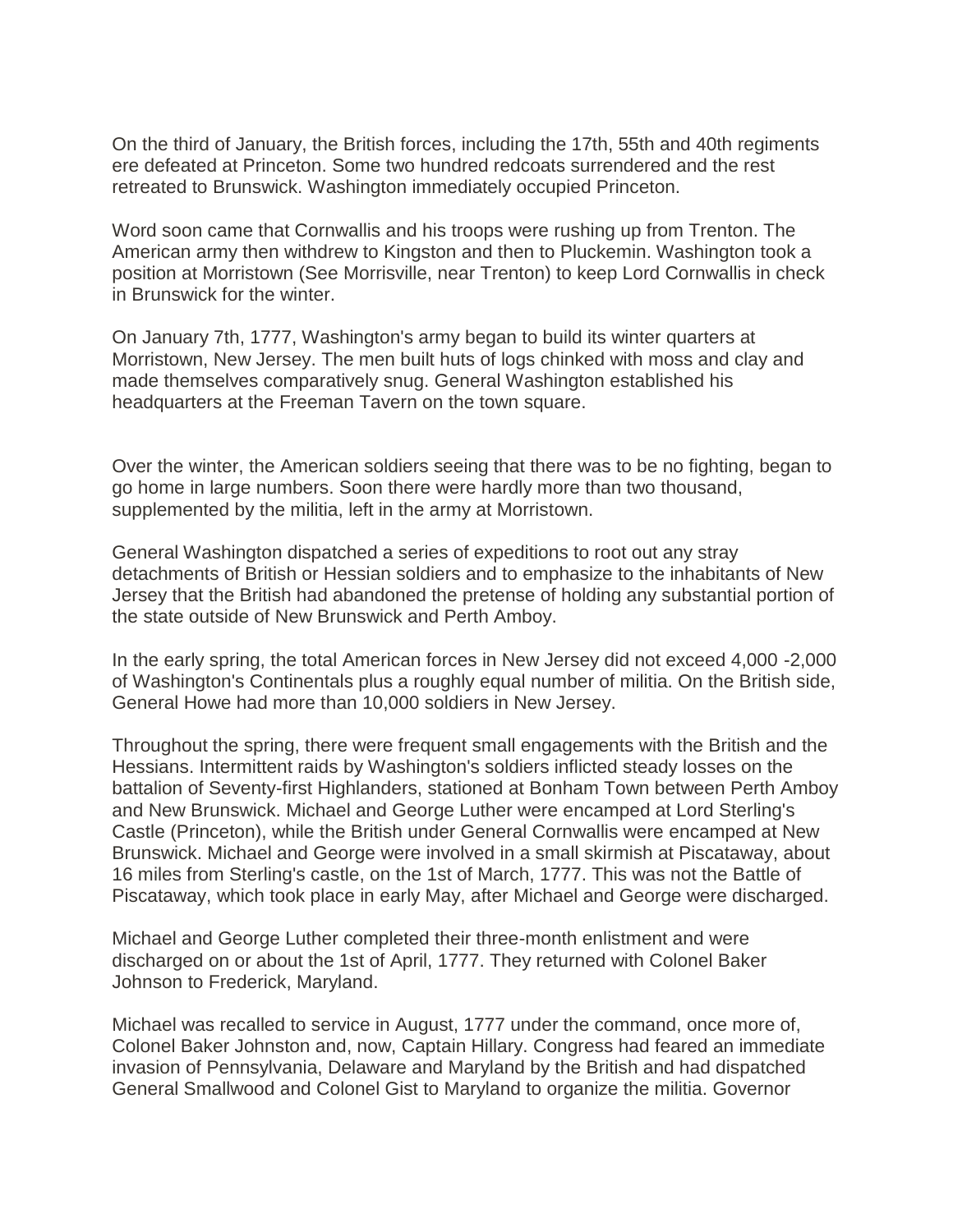Johnson, in response, issued the following proclamation:

"This State being now actually invaded by a formidable land and sea force, and the enemy, in all probability, designing to land somewhere near the head of this bay, I have, in order to collect a body of militia to be ready to act with the continental army, which may soon be expected to meet the enemy, thought proper to issue this, my proclamation, hereby requiring and commanding the county lieutenants, to the field and other proper officers of the militia of the Western Shore of this State, immediately to march at least two full companies of each battalion of the militia to the neighborhood of the Susquehanna River in Cecil and Harford Counties, where they shall receive orders. To defend our liberties requires our exertions; our wives, our children, and our country, implore our assistance: motives amply sufficient to arm every one who can be called a man."

The Frederick County militia, with Michael and George, crossed the Susquehanna at Johnston's ferry where they met with General Smallwood and were placed under his command. From there they marched to the Oxford meeting-house in Pennsylvania (now Oxford) where they drew muskets and ammunition. They next marched to Downington on the Brandywine and then marched all night to Peoli (now Paoli) to meet General Wayne.

The Battle of Brandywine took place on the 11th of September, 1777. Both Michael and George were in the vicinity, moving with General Smallwood and Colonel Gist and the Maryland militia from Frederick County into this area of Pennsylvania. Of all the Maryland regiments involved in the Battle of Brandywine, only two were able to form. In the midst of the confusion at Chadd's Ford, the Maryland forces were routed. General Sullivan, for his bad generalship, was for a while relieved of his command. Smallwood and Gist, of course, were absent from their units, being in Maryland raising the militia.

Washington quietly retreated through Derby on the 12th, across the Schuykill to Germantown, within a short distance of Philadelphia. On the 14th, Washington recrossed the Schuykill and advanced along the Lancaster Roads with the intention of once more engaging the enemy. The two armies met each other on September 16th, near Warren Tavern, 23 miles from Philadelphia. Wayne had a slight engagement with Donop and the Hessians before a violent thunderstorm drenched the cartridges of the American troops, forcing them to retire.

Congress, taking alarm at General Howe's approach to Philadelphia, adjourned to Lancaster on September 18th, where they assembled on September 27th. After a session of three days, Congress again adjourned to York, where they met on the first of October, 1777.

On September 20th, General Wayne was then ordered to meet with Maryland militia of General Smallwood and Colonel Gist. Smallwood was moving in from Dowingtown with 1100 Western Shore militia, including Michael and George Luther. These troops were given the assignment of cutting off Howe's baggage and hospital train.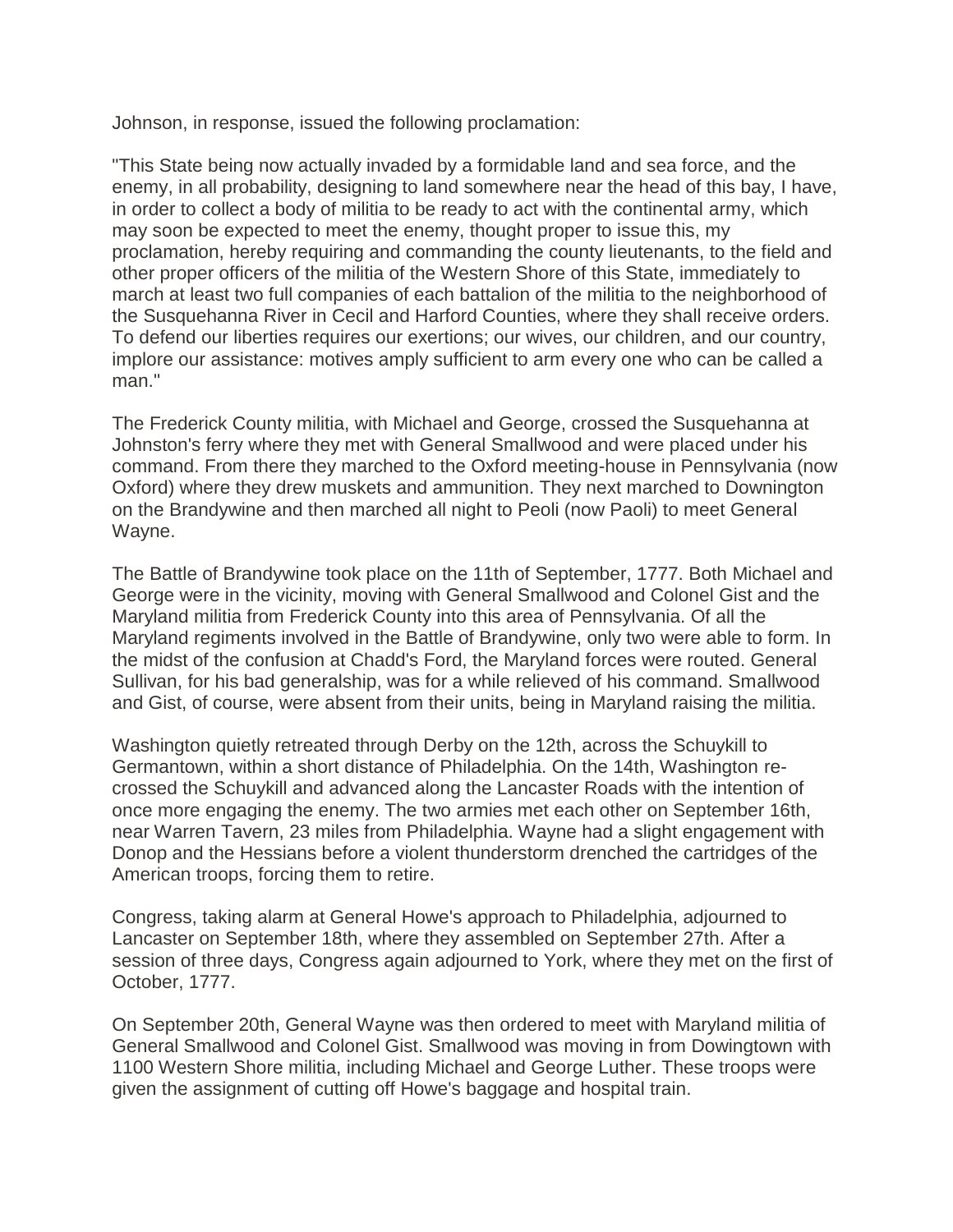General Wayne, however, while concealed at Trydraffin awaiting Smallwood, was surprised by General Grey in the night. About midnight, the enemy rushed Wayne's camp with bayonets, taking his men by surprise.

General Smallwood's Maryland militia was within a mile of Wayne at the time of the attack. But the Maryland militia, having no bayonets, fled when approached.

Michael and George were part of the general joining of Wayne's and Smallwood's forces the next morning at the Red Lion Tavern (outside Valley Forge). These troops then marched to Pottsgrove (now Pottstown) to cross the Schuykill River and eventually joined General Washington at Perkiomy Creek (now Perkiomen Creek, see Perkiomenville).

This surprise of Wayne and Smallwood at Paoli opened the way for the enemy to take Philadelphia and on September 25th, Cornwallis, with his grenadiers, took possession of the city.

Washington attacked the enemy at Germantown (now part of Philadelphia, see U.S. Highway 422 at Chelten Ave.) The American forces, including Michael and George, left Matuchen Hills on the Skippack at 9pm on October 3, 1777 for a night march of 14 miles to Germantown. The right wing of the American army, under General Sullivan, was composed of is own division, including the seven Maryland battalions; Hazen's regiment; Wayne's divison; Conway's brigade; followed by Washington with the brigades of Nash and Maxwell; with Lord Sterling's forces as reserves.

General Smallwood's Maryland militia were ordered to gain the old York Road by a circuitous route, and reaching the enemy's encampment by a route leading to the Germantown market-house, were to attack the right wing in front and rear.

Accounts of the Battle of Germantown note "...the whole line now advanced in gallant style and with such resolution, that the British light-infantry broke and retreated."

George Luther did not take part in this battle, having been detailed to guard the baggage at the battle, on October 4th, 1777. But apparently, Michael Luther did take part in the combat.

But, while it seemed that the Battle of Germantown was substantially won at this point, the Americans, despite efforts of their officers, turned away from victory. The cause of this was the exhaustion of ammunition (forty rounds issued to each man), lack of efficient organization, and confusion from dense smoke caused by the British firing the brush undergrowth. A general retreat ensued.

Smallwood's division of Maryland militia, as well as Forman's New Jersey militia did not meet up with General Greene's division as planned. Just as the militia arrived on the right flank of the British forces, a general panic seized the other American troops,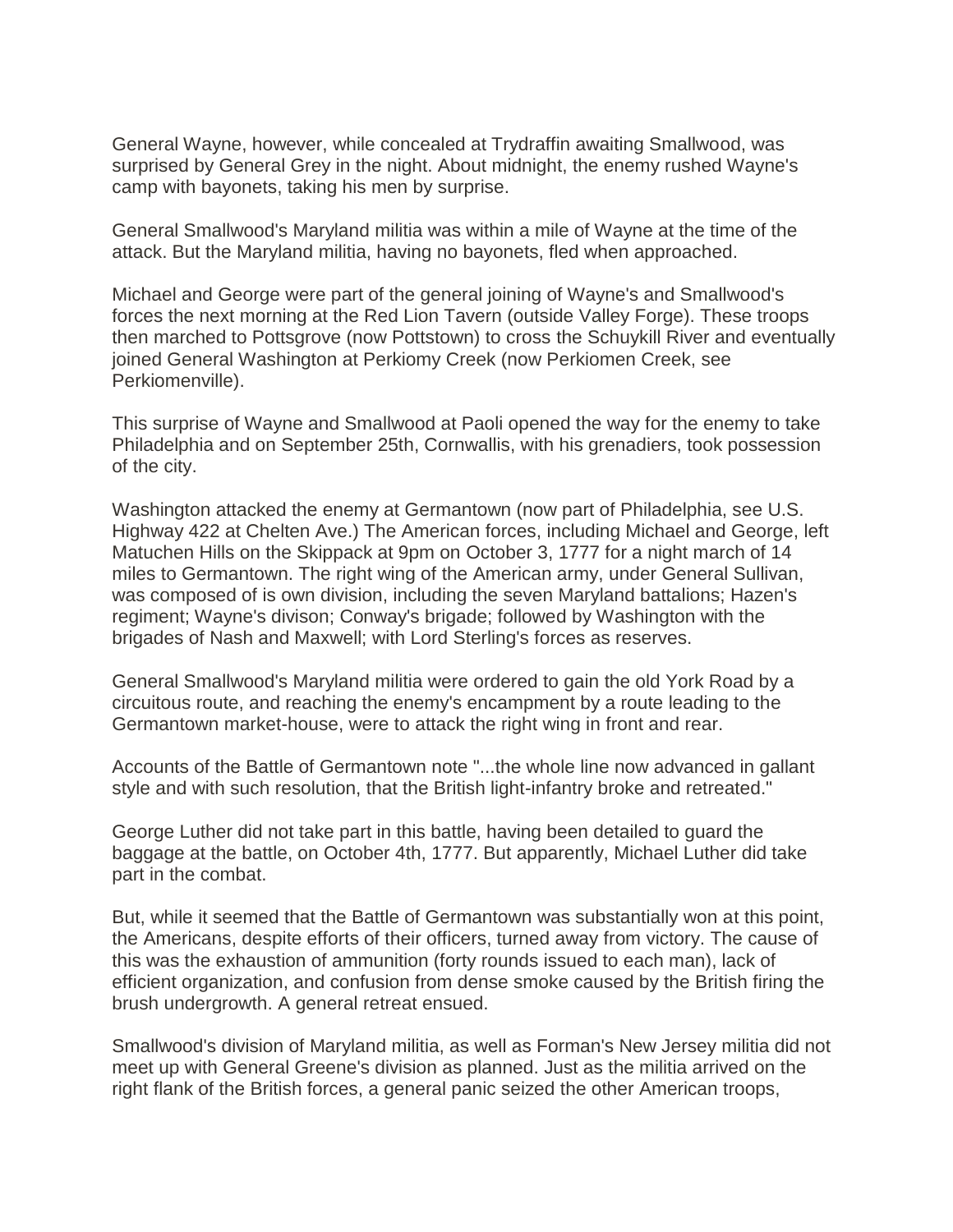causing them to retreat.

The Americans, including Michael and George, retreated to Perkiomy Creek; a distance of twenty miles. To give his army a rest, Washington remained here for a few days. Reinforcements arrived and Washington, so encouraged, drew nearer to Philadelphia via Sheppark Creek (see Shippack, Penn. at Evansburg State Park, northeast of Norristown); arriving at White Marsh (see Whitemarsh and Fort Washington State Park at intersection of I-276 and Highway 73 [Skippack pike], north of Philadelphia and east of Norristown) where he took a strong position within 14 miles of Philadelphia.

While at the fortification of White Marsh, several efforts were made to decoy Washington from his strong position. Washington sent out skirmishers to watch the enemy movements, at which time the Maryland militia provided good service. In a skirmish at Edge Hill, on the 7th of December, Colonel Gist of the Maryland militia had 16 or 17 wounded.

Before leaving White Marsh, General Washington discharged the remains of the Frederick County militia and they were marched by Colonel Johnston to Fredericktown where they were discharged by him on the 25th of December, 1777.

After a number of unsuccessful efforts on the part of the enemy to force Washington from his strong position at White Marsh, the American army - largely barefoot and without blankets - went into winter quarters at Valley Forge. General Sullivan was relieved of his command, composed of the two Maryland brigades, on December 19th. General Smallwood was placed in command of this division and given orders to proceed to Wilmington, Delaware to establish there a defense. There were no Maryland forces encamped at Valley Forge over the winter.

Washington writes, "We had in camp, on the 23rd inst., by a full return then taken, not less than 2890 men unfit for duty, by reason of their being barefooted and otherwise naked. Besides this number, there are many others detained in hospitals and crowded in farmer's houses for the same causes."

Jacob Luther was also apparently involved at the Battles of Brandywine and Germantown, under the command of Captain Hillary. In December, 1778, Jacob entered the service as a volunteer wagoner for the Maryland militia. He was under the command of Colonel Baker Johnson, and Captain William Dewold. Jacob Luther drove his wagon to Philadelphia and then to Trenton. He served until March, 1779. Around the first of December, 1779, Jacob Luther was pressed into the militia in Germantown and served for three to four weeks as a wagoner. Jacob was also pressed into service as a wagoner in the summer of 1780 at Nowland's Ferry on the Potomac. He carried baggage to Wright's Ferry near York, Pennsylvania and was discharged there in August 1780. Jacob Luther later involved in two other wagon movements to Lancaster, Pennsylvania and Georgetown, Maryland. His team of horses included his own and his father's, as well as two "pressed" horses.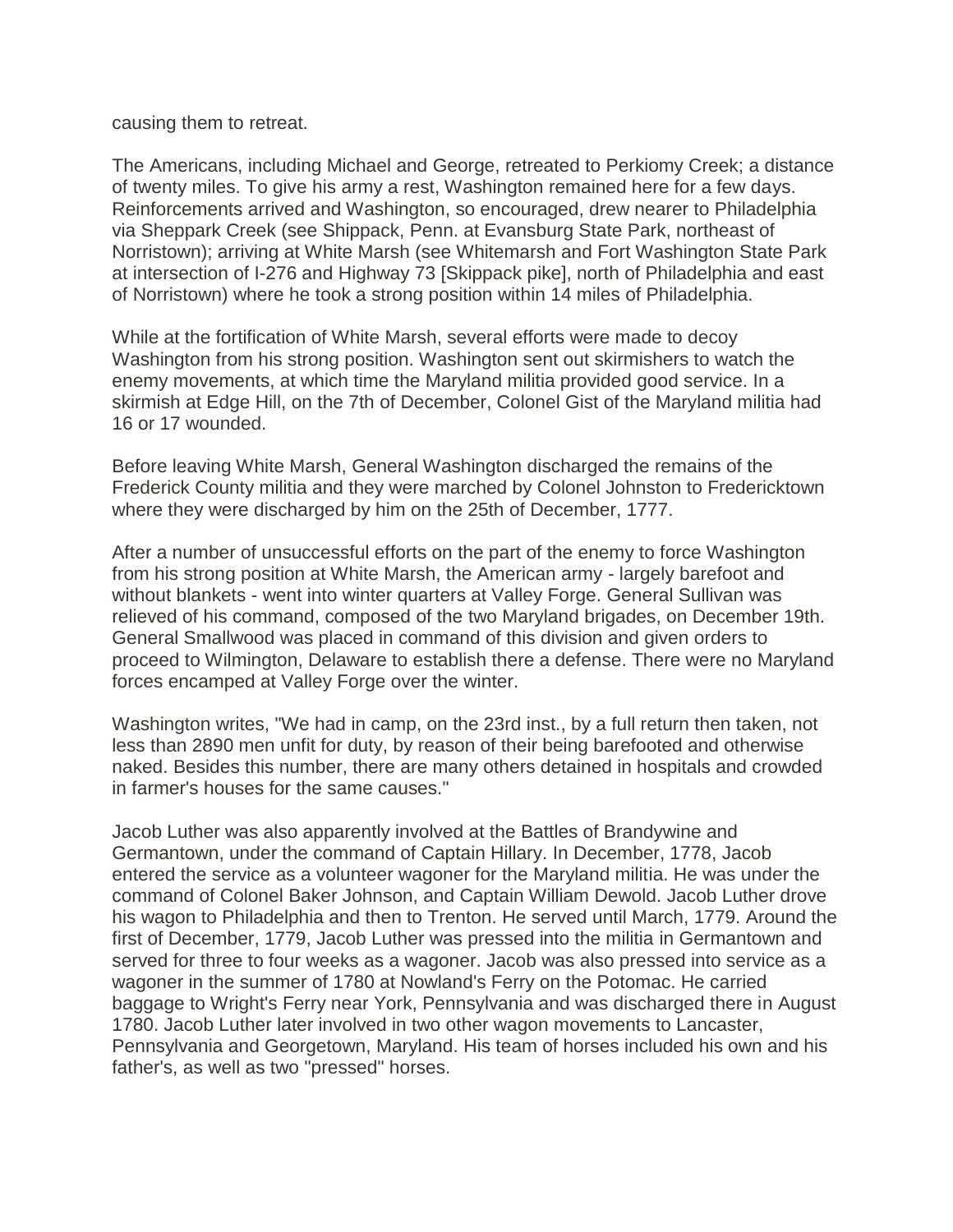In June 1781, Michael and George were again drafted into the service, under Captain Burged, traveling to Georgetown and Nolan's Ferry on the Potomac where they served by guarding the 2000 British, 600 Hessian and 500 Tory prisoners of Lord Cornwallis's army en route to Fredricktown, Maryland until February 1782; then to Pennsylvania, including York. Between York and the Susquehanna ( see Wrightsville), they met the regular troops from New York who came to take charge of the prisoners; they returned to Frederickstown; did service guarding against Tory uprisings until April 1782; and were again discharged.

The families of both Michael and George Luther were awarded pensions for their service in the Revolutionary War. Jacob Luther apparently had his pension application denied.

 $=$ =========

State of North Carolina Court of Pleas and Quarter Sessions Randolph County November Term AD 1832

On this 5th day of November AD 1832 personally appeared before the Justice of the Court of Pleas and Quarter Sessions now sitting George Luther a resident of Randolph County North Carolina aged Seventy eight years March 1st past, who being first duly sworn according to law, doth on his oath make the following declaration in order to obtain the benefit of the Act of Congress passed June 7 1832--That he entered the service of the United States under the following named Officers and served as herein stated: --viz--

He states that he was born in Strasburg on the Rhine, Germany, March 1st 1754, and immigrated to the United States about the year 1759, and his parents settled near Alexandria, D.C. where they remained about six years and removed to Frederick County, Maryland, where he resided until the time he was called into service: that in December 1776 the regiment of militia of Frederick City Md in which he was enrolled was called into service under the command of Colonel Baker Johnston; and Captain Duvall, commanded the company to which he belonged, was marched through York County, Pa. crossing the Susquehanna on the ice at Anderson's Ferry and then Lancaster, to Philadelphia; and drew arms and ammunition, thence to Trenton New Jersey, thence to Lord Sterling's Castle where they arrived about the first of February 1777. He states that they were under the command of Brigadier General Thomas Johnston from the time they were called into service until they arrived at Lord Sterling's Castle, where he was appointed Governor of Maryland, and then first after the Revolution and they were then under the command of Major General Sterling. He states that while thus stationed at Sterling's Castle, the British under Lord Cornwallis were stationed, and held their headquarters at Brunswick that on the 1st day of March '77 he was in a fight between about four hundred men and some of the Jersey militia on the American side and about twice the number of British: it was brought on between the picket guards--in which the American side was beaten. The skirmish took place at Piscataway town about 16 miles from Lord Sterling's. This was the only battle in which he was engaged. About the first of April '77 he was discharged, but received no written discharge.

He states that in August 1777 The Maryland militia was classed into eight classes and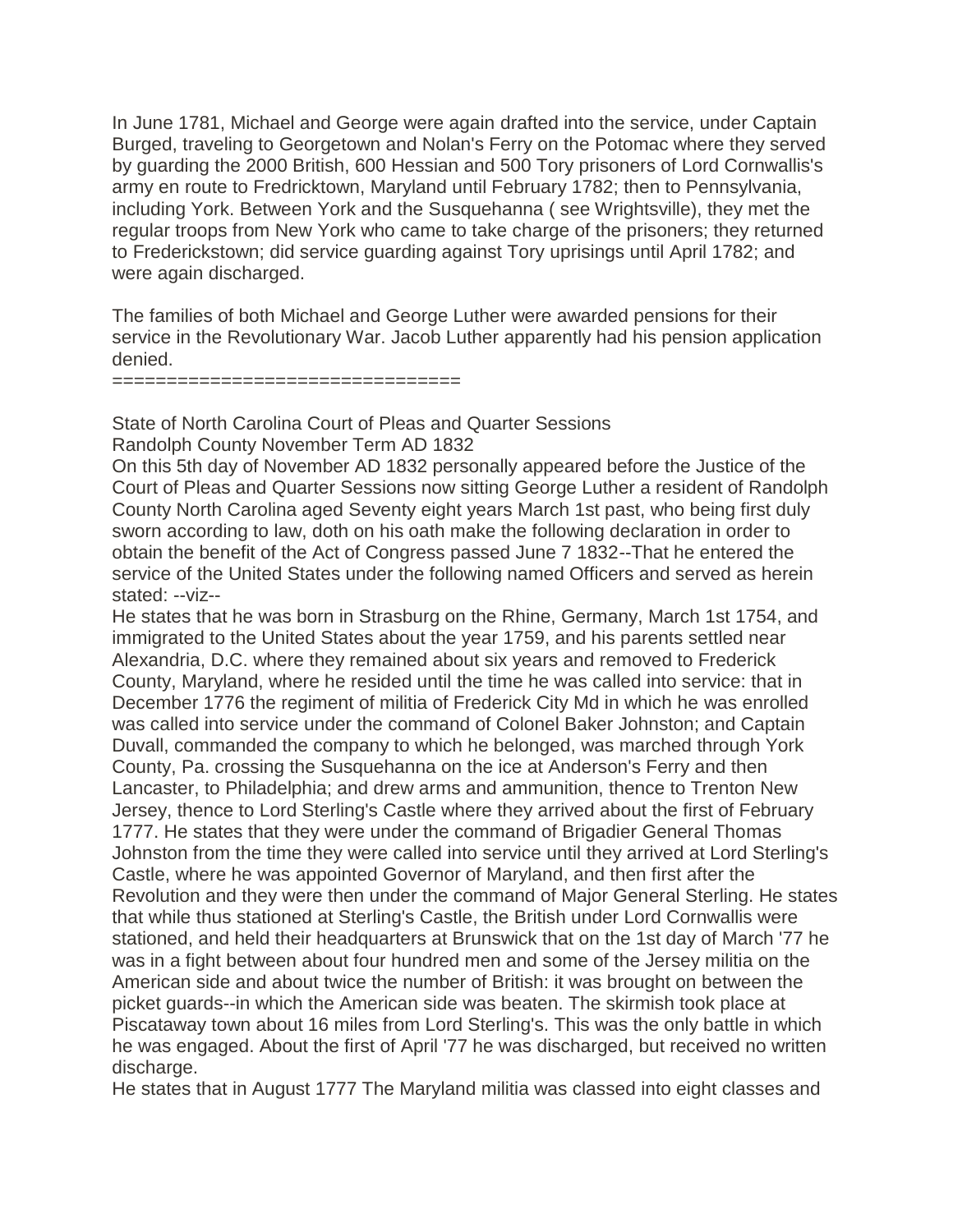he thinks he belonged to class No. 1 In the same month the two first classes were called into service: he was marched under Capt. Hilary and Col. Baker Johnston, crossing the Susquehanna at Johnston's Ferry where they met with Gen. Smallwood and placed under his command, thence to Oxford meeting, where they drew ammunition--thence to Downington on the Brandywine, when they marched in the night to Peola to meet Genl. Wayne, but before they reached that place they learned that he had been attacked and defeated by Genl. Gray; they found him the next morning at the Red Lion; thence to the Schylkill crossing it at Potsgrove and found Genl. Washington's army at Perkiomy Creek sometime in September he remained with Genl. Washington until the Battle of Germantown Oct. 4th 1777 in which he was not, having previously detached on picket guard until the army moved for battle and he was then ordered to guard the baggage at that battle the Americans were defeated and he under Washington retreated to Perkiomy, where they remained several days, thence to Skippark Creek, thence to the White-Marsh where he was discharged by Genl. Washington and arrived at Fredericktown under Col. Johnston, where he was finally discharged, a little before Christmas 1777. He received no written discharge. He further states that he was drafted in Frederick County Md. in December 1781, and served under Captain Hilary three months. His service consisted in being one of the guard that conducted the prisoners of Cornwallis' army consisting of 2000 British 600 Hessians and 500 Tories, from Nolan's ferry to Fredericktown Maryland and in guarding them; he was discharged at Fredericktown, but received no written discharge. He states that at diverse times he was called into service to guard and oppose the Tories, but does not know how long he served in this way, nor precisely at what times. He declares that the whole of his service amounts to more than twelvemonths. He states that he knows of no one by whom he can prove service, except his brother Michael who served with him the greatest part of his service. He expects to be able to prove his reputation and standing in the estimation of all good men by Micajah Hill a clergyman. He resided in Frederick City Md. until the year 1793 when he removed to this County where he has resided ever since. He knew and recollects Col. Cumby, who commanded the 4th regiment of regular troops in the Maryland line--also Col. Stricker a German who commanded the German Regiment and was promoted to that office early in the war--He has no written evidence of his service--he also recollects Col. Charles Bettes in 1777 and Col. Wm Bettes and Col. Joseph Wood who was not in service with him. He hereby relinquishes any claim whatever to a pension or annuity except the present and declares that his name is not on the pension roll of this -?- or any state. George Luther

========================================

State of North Carolina Court of Pleas and Quarter Sessions County of Randolph November Term 1832

On this 5th day of November A.D. 1832 personally appeared in open court before the Justices of the Court of Pleas and Quarter Sessions now sitting Michael Luther, a resident of the County of Randolph and State of North Carolina, aged eighty two years, who being first duly sworn according to law, doth upon his oath make the following declaration in order to obtain the benefit of the act of Congress passed June 7, 1832. That he entered the service of the United States under the following named officers and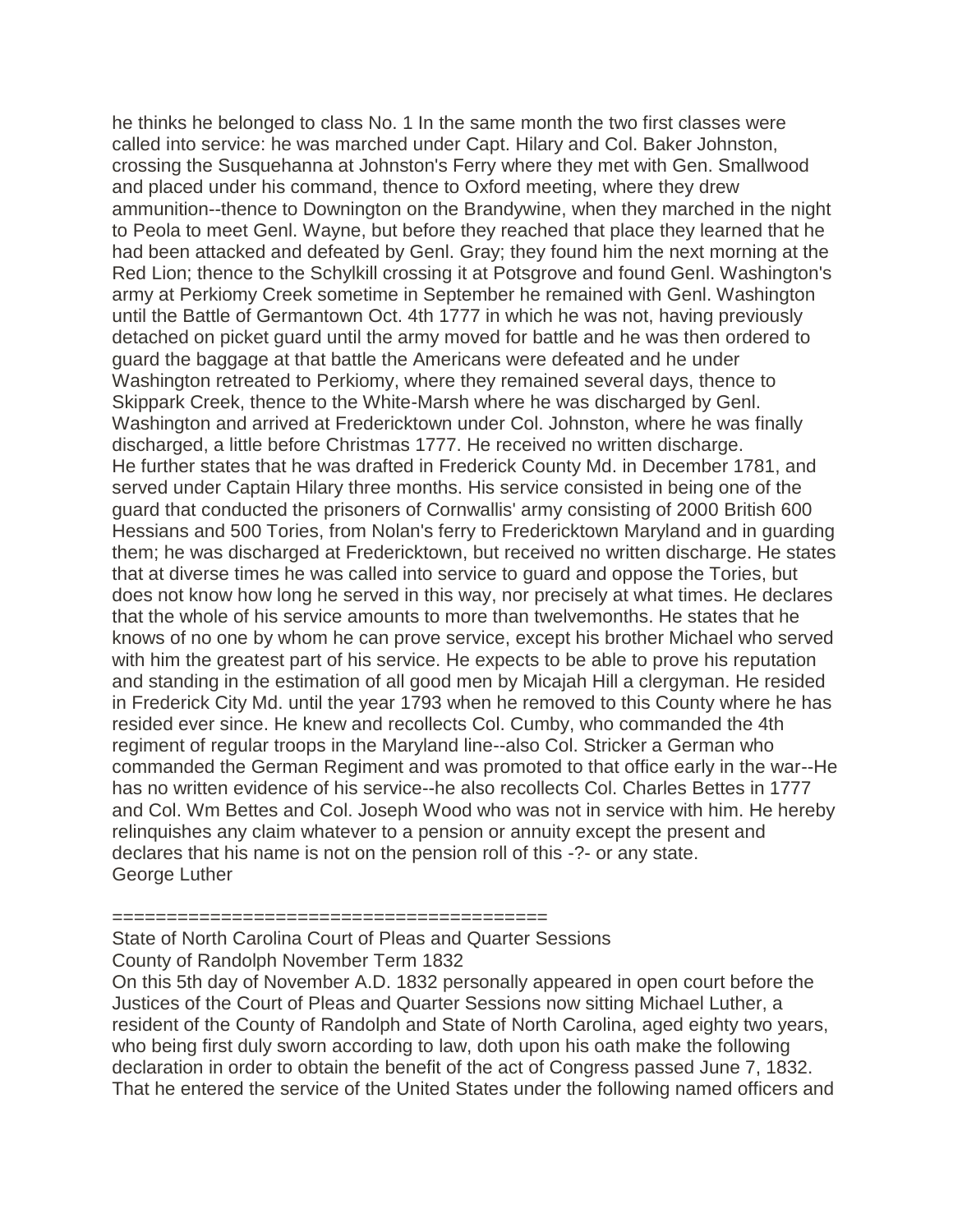served as herein stated--viz:

That he was born in Strasburg - Germany March 7th 1751, and emigrated to this Country about the year 1759; his parents settled near Alexandria D.C.--and afterwards in Frederick County where he resided at the time he entered the service, in December, 1776. He states that the first two tours of his service were with his brother George--that all the circumstances of his service in said tours are detailed as far as he recollects them in his brother George Luther's declaration, to which he refers--that they served in the same companies under the same officers, and were discharged at the same times, down to Dec 1777, and that he received no written discharge.

He states that in June 1781 he was drafted, in Frederick City Md. and went into service under Captn. Burged and was marched to Georgetown D.C. thence to Fredericktown Md. where the tories had risen--He states that he had permission during the service occasionally to go home, which he did for short intervals--: that in the month of October he was marched to Nolan's Ferry, on the Potomac, whence he assisted in Guarding the prisoners of Lord Cornwallis's army to Fredericktown Md. where they remained until February 1782--thence he assisted in Guarding them to Pennsylvania, and between Yorktown, in York County and the Susquehanna, they met the regular troops from New York who came on to take charge of said prisoners; whereupon he with the rest of the militia was sent back to Maryland, and he was engaged in the tory service untill some time in April and he was discharged, in Fredericktown; but received no written discharge. He declares that his service amounted altogether to twenty months. He knows of no person by whom he can prove his service, except his brother George with whom he served as before stated--he has no documentary evidence of his service, and never had any--He recollects the officers mentioned in his brother's declaration and the regiments they commanded. He is well known in his neighborhood, in which he has resided since January 1790, that previous to that time after the war he resided in Frederick City Md. He expects to prove his reputation for service, and his character for veracity by the Rev. Micajah Hill, Benjamin Brookshire and Reuben Lamb-- He hereby relinquishes every claim whatever to a pension or annuity except for the present, and declares that his name is not on the pension roll of any agency of any state.

Sworn to and subscribed his the day and year aforesaid Michael X Luther mark

We, Micajah Hill, a Clergyman residing in the County of Randolph and State of North Carolina, and Benjm Brookshire and Reuben Lamb residing in the same County and State hereby certify that we are well acquainted with Michael Luther who has subscribed and sworn to the above declaration; that we believe him to be eighty two years of age; that he is respected and believed in the neighborhood where he resides to have been a soldier of the revolution, and that we concur with that opinion. Sworn and subscribed Micajah Hill

the day and year aforesaid B Brookshire R Lamb

And the said Court do hereby declare this opinion after the investigation of the matter,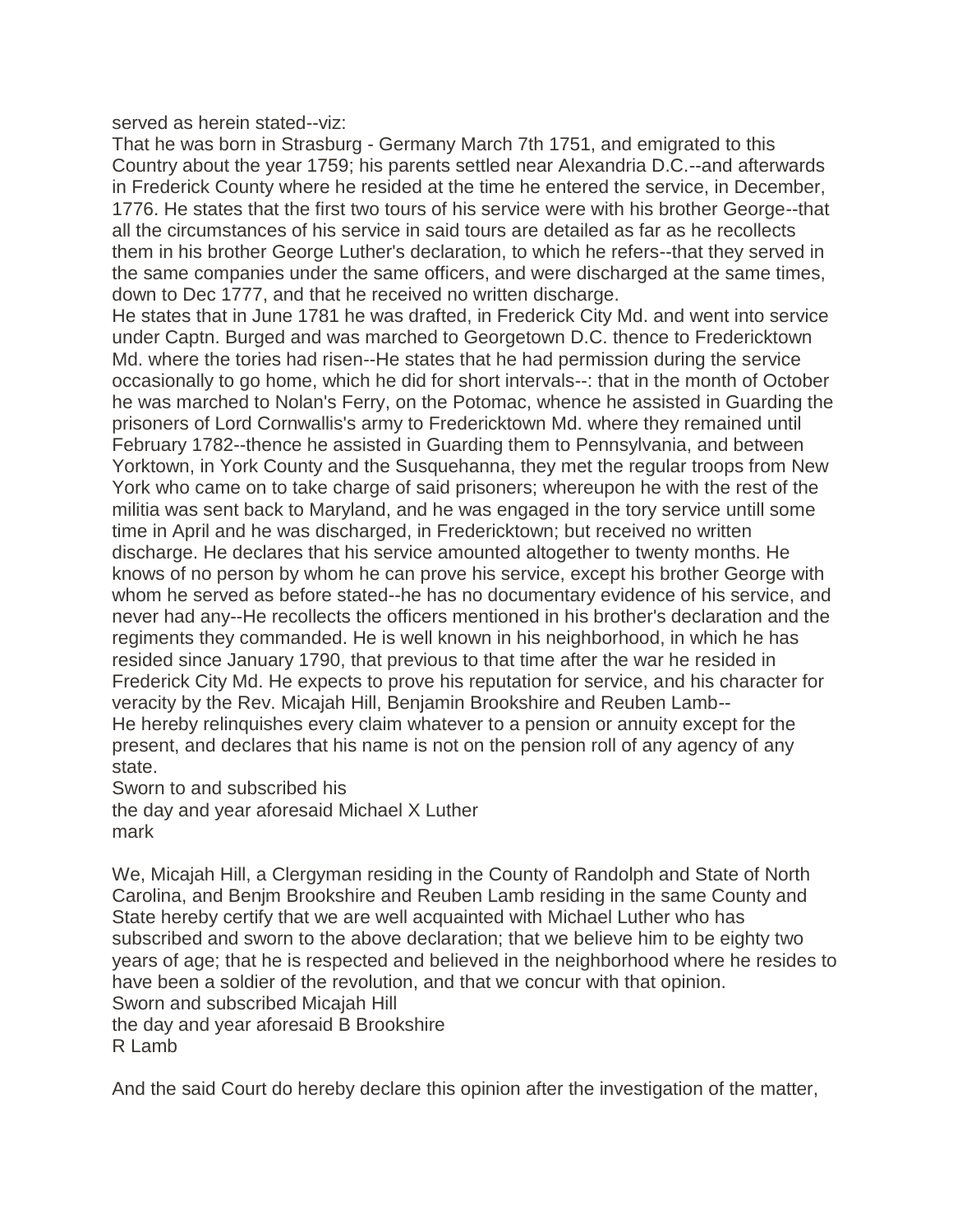and after putting the interrogations prescribed by the War Department that the above named applicant was a revolutionary soldier, and served as he states. And the Court further certifies that it appears to them that Micajah Hill who has signed the preceding certificate is a clergyman, resident in the County of Randolph, North Carolina, and that Benjamin Brookshire and Reuben Lamb who have also signed the same are residents of the same County and State, and are credible persons, and that their statement is entitled to credit

## Wood

I, Hugh M Cain, Clerk of the Court of Pleas and Quarter Sessions aforesaid, do hereby certify that the foregoing contains the original proceedings of said Court in the matter of the application of Michael Luther for a pension.

In testimony whereof I have hereunto set my hand

and seal of office this Tenth day of November AD 1832

Hugh M Cain CCC

## -Amendment-

Personally appeared before me the undersigned, a Justice of the Peace, in and for the County of Randolph, and State of North Carolina, Michael Luther, who being duly sworn, deposeth and saith, that he has a record of his age taken from the Church or Parish Register of his native Parish in Germany, that on or about December 15, 1776, he was called into service with the militia of Frederick County, Maryland, under Capt. Duvall, and Col. Baker Johnston, and was marched through York County, Pa-- Lancaster, Philadelphia, where he drew arms and ammunition, Trenton, New Jersey, to Lord Stirling's Castle where they arrived the last of Feb. or the 1st of January in A.D. 1777--He states that they were under the command of Brigadier Genl. Thomas Johnston from the time they were called into service untill they arrived at Lord Sterling's Castle: they were then placed under the command of Maj. Genl. Sterling. While stationed at the Castle, the British under Lord Cornwallis were stationed at or near Brunswick, and on the 1st March 1777 there was a skirmish between the American and British Picket guards which brought on a smart engagement on both sides in which the Americans were beaten: this occurred at Piscataway, 16 miles from the Castle. He was discharged on or about the 1st of April 1777--having served three months and 15 days: received no written discharge--//--He states that the Maryland militia were classed, into eight classes, and that he belonged to Class No. 1 to the best of his recollection; and in August, as early as the 15th of the month, the first two classes, No. 1 and No. 2. were called into service under Capt. Hilary and Col. Baker Johnston, crossing the Susquehanna at Johnston's ferry where they met with General Smallwood, and were placed under his command,--thence to Oxford meeting-house to Pensylvania, where they drew ammunition and some muskets, thence to Downington on the Brandywine, whence they marched in the night to Peoli to meet Genl. Wayne, but before they reached that place they learned that he had been defeated by Genl. Gray: they joined him next morning at the Red-Lion tavern, thence to the Schylkill crossing it at Potsgrove, and joined Genl. Washington's army untill the Battle of Germantown Oct. 4, 1777, in which the American army was defeated, and retreated to Perkiomy Creek, where they remained a few days, thence to Skeppark Creek,--thence to White Marsh,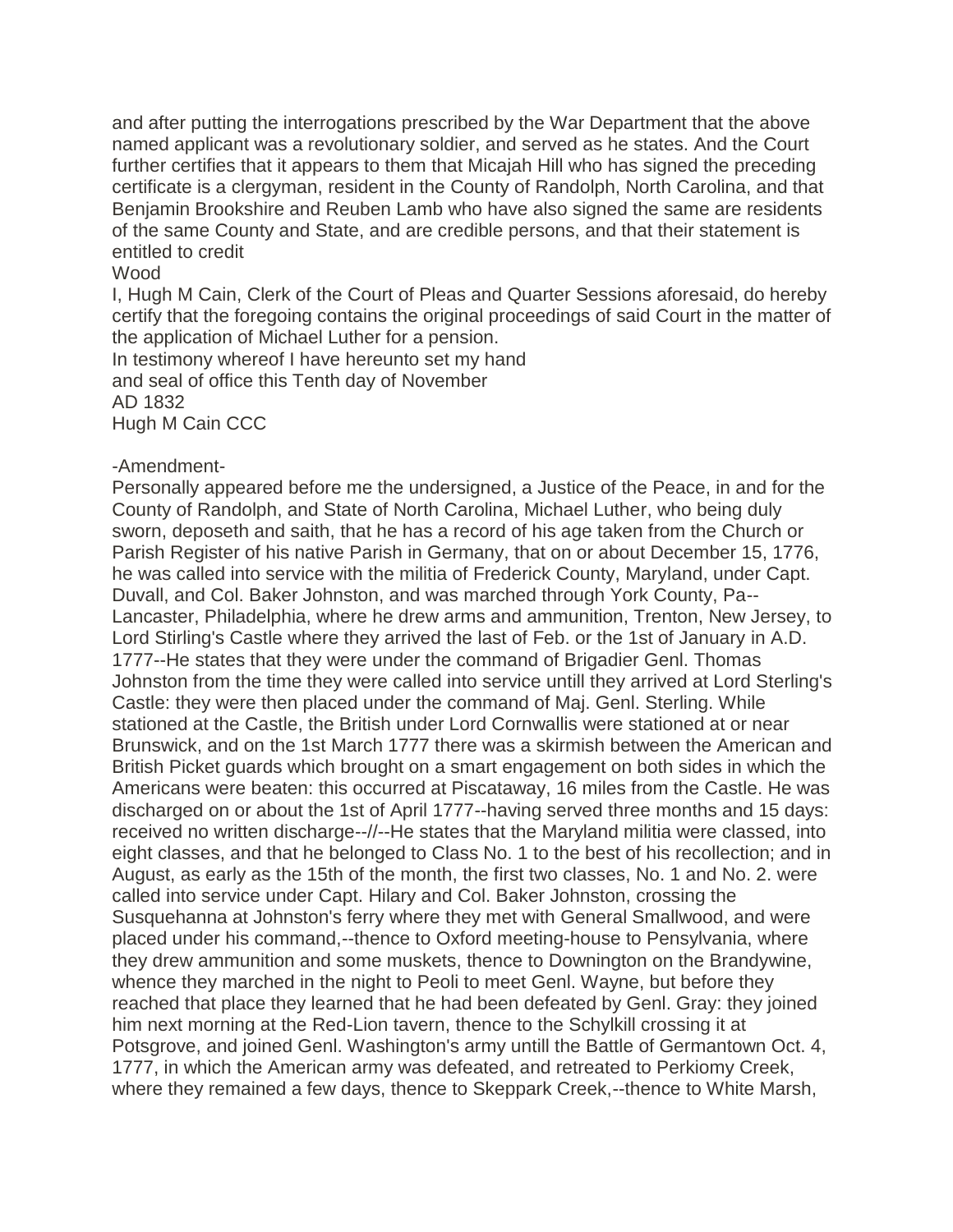where the remains of the Frederick County militia were discharged from Washington's army and were marched by Col. Johnston to Fredericktown Md. and finally discharged by him to the best of his recollection on or about the 25 of December 1777, having served four months. He received no written discharge. His other services are specified, as well as he can recollect them in the Declaration above--He states that he has no documentary evidence of his service, and knows o no one by whom he can prove it or any part of it, except his brother George Luther whose certificate accompanies this amendment of his declaration: He states that by reason of old age, the consequent loss of memory, and the lapse of time since the events of service, he cannot swear positively as to the precise length of his service, but according to the best of his recollection he served not less than the period mentioned below and in the following grade: For twenty months, I served as a private, in the American Revolutionary armies and for such service I claim a pension.

Sworn to and subscribed Mil Lut Snr

before me March 11, 1833

B. Elliott, J. P.

I, George Luther, residing in Randolph County, do hereby certify that Michael Luther who has subscribed and sworn to the above Declaration and amendment served as he states, to wit: from Dec 15, 1776, to April 1, 1777, and that he was regularly discharged, also from August 15th 1777 or thereabouts to Dec 20 or 25th 1777 and was regularly discharged. That he was for many months in service, in the State of Maryland, against the tories and that he was one of the guard that guarded the prisoners of Cornwallis's army, at Nolan's Ferry, and to Pensylvania, as stated in his Declaration; and that he believes he (Michael) served at the least twenty months.

George Luther

Sworn to and subscribed before

me at Asheboro March the 11, 1833

B. Elliott J.P.

Randolph County

I, Benjamin Elliott, Justice of the Peace as aforesaid do hereby certify that George Luther, who has subscribed and sworn to the above certificate is a credible man, and that his statement is entitled to belief.

March the 11, 1833

B. Elliott J.P.

I, Hugh M Cain, Clerk of the Court of Pleas and Quarter Sessions for Randolph County, North Carolina, do hereby testify that the above are the official signatures of Benjamin Elliott Esquire, who was at time of making the same an acting Justice of the Peace in the County aforesaid, and that full faith and credit are given to his official acts.

 $\bullet$ 

In teastimony whereof I have

hereunto set my hand and seal of office, this the 13th day of March

A.D. 1833

Hugh M Cain CCC